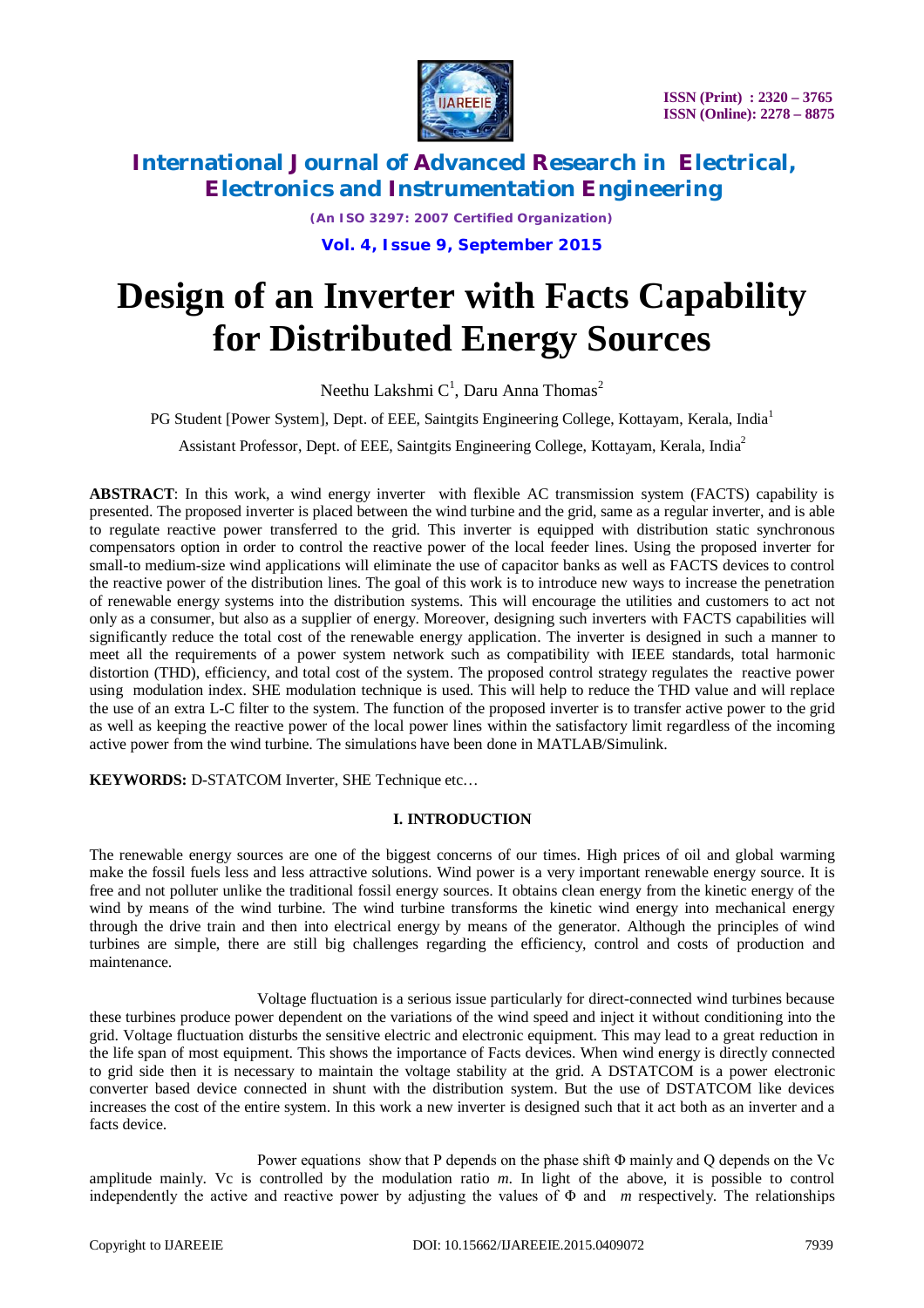

*(An ISO 3297: 2007 Certified Organization)*

### **Vol. 4, Issue 9, September 2015**

between Φ and P and between *m* and Q are basically nonlinear in nature. By changing the modulation index *m* value only reactive power is varied and it won't affect the active power.

Here in this paper inverter is switched in such a manner that the series injection of output voltage from inverter is fed to the grid side and this won't cause any change in the active power from wind side to the grid. Various modulation techniques such as sinusoidal pulse width modulation (PWM), selective harmonic elimination (SHE), optimized harmonic stepped waveform technique (OSHW), and space vector modulation can be used. In this work selective harmonic elimination (SHE) is used. Advantages of Selective Harmonic Elimination (SHE) over other modulation techniques are compared. Solution of switching angles of Selective Harmonic Elimination (SHE) PWM inverter has been examined. Different methods to solve a number of non-linear equations are analysed. By using this SHE method THD value of grid current is reduced to a great value. This will help to replace both facts device and filter with a single inverter. By doing this cost of production will be minimised.

#### **II.LITERATURE SURVEY**

In recent years, wind energy has become one of the most economical renewable energy technology. The technological development of recent years, bringing more efficient and more reliable wind turbines, is making wind power more costeffective[1]. In general, the specific energy costs per annual kWh decrease with the size of the turbine not withstanding existing supply difficulties. Many developing countries and emerging economies have substantial unexploited wind energy potential[2].

when the number of wind energy connected to a weak grid increases it may cause some instability to the power system network. At no load, the reactive power consumption is about 35-40% of the rated active power, and increases to around 60% at rated power. Reactive power imbalance is one of the major causes of voltage instability in the network due to the associated voltage drops in the transmission lines[3]. Power electronic converters used with wind energy sources may result in the presence of harmonics in grid. So voltage stability frequency stability and amount of harmonics at the grid should be regulated. Reactive power compensation at the grid side can be done easily with the help of facts devices<sup>[4]</sup>. Facts devices are power electronic switching devices so the use of this may result in more harmonic content at grid side. Again the use of facts devices are not economical. The proposed D-STATCOM Inverter in this thesis is designed to replace the traditional inverter of a wind turbine or solar installation and to provide not only active power to the grid but also be able to balance the grid reactive power as well. Design criterion of the inverter also considers the THD value, efficiency of the inverter and cost of inverter.[5]

Proposed configuration consists of a renewable energy source, dc link, inverter and a local grid. Renewable energy source can be either a solar panel or a wind farm. Here in this work a small wind farm of power output 20kW is used[6]. Output from wind farm is rectified and stored in a dc link with the help of a rectifier unit. This stored dc output is fed to the wind energy inverter. This wind energy inverter with facts capability will feed power to the grid in such a manner the reactive power of the grid is maintained within their desirable limit[7].

In a wind farm kinetic energy in wind is converted into mechanical energy by a wind turbine and it again converted into electrical energy by a wind generator. Wind power is proportional to the air density ρ, control area A and the third power of wind velocity[8]. By reducing the speed of an air mass, wind power is converted into mechanical energy. The fluctuation of wind causes fluctuations in the power delivered by the wind farm to the electricity network. Therefore, the development of systems to improve voltage stability, frequency stability and power quality is an important line of research in the wind power field[9].

The choice of reactive power compensation system is an economic decision considering initial investment and life cycle cost, where the requirements set by the network operator act as an important boundary condition. Annual operating costs comprise losses, maintenance and repair costs. Devices with less power losses will have less investment cost. Most distribution substations rely on capacitor banks for power factor correction if they have that capability at all. Annual expenses for maintenance and repair are usually 1 to 2% of the purchase price of the capacitor. Capacitor units have no moving or wearing parts. Contactors, regulating relays in automatic capacitors banks and breakers in HV banks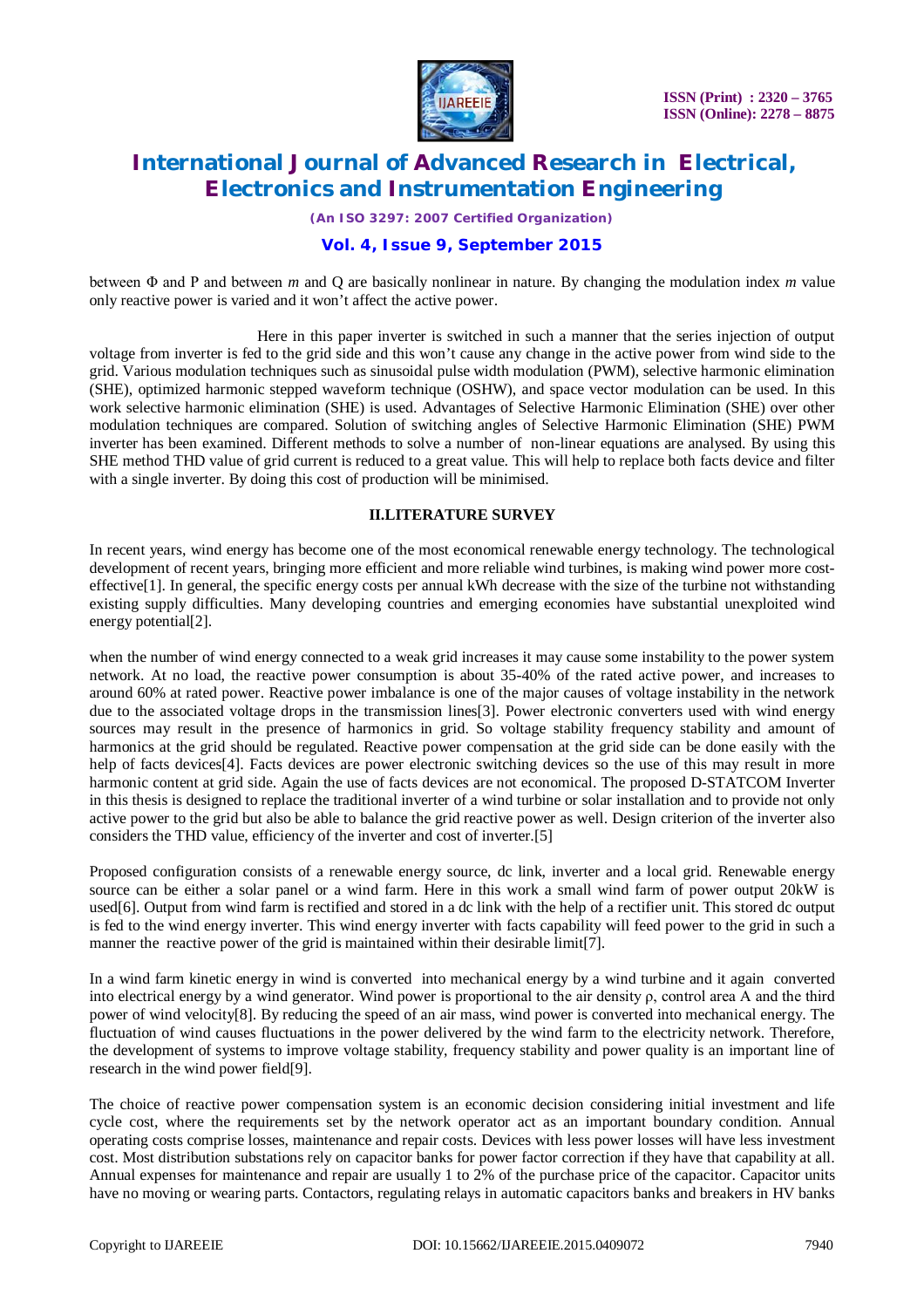

*(An ISO 3297: 2007 Certified Organization)*

#### **Vol. 4, Issue 9, September 2015**

are the only components that require maintenance. An investment in capacitors will normally be compensate with payment in 0.5 to 2 years through lower losses and reactive power charges. The annual savings for the whole depreciation period are 30 to 100% of the purchase price. Further, it is not economical to install these types of devices on individual feeder lines as the cost is too great. This is the hole that the D-STATCOM Inverter fits into, as it can provide the benefits of a STATCOM device to individual feeder lines without the exorbitant costs.

#### **III. SYSTEM DESCRIPTION**

#### **i) The Control Strategy**

STATCOM used in distribution side is called as D-STATCOM. The controller of the D-STATCOM is used to operate the inverter in such a way that the phase angle between the inverter voltage and the line voltage is dynamically adjusted so that the D-STATCOM generates or absorbs the desired VAR at the point of connection. The phase of the output voltage of the inverter  $V_i$ , is controlled in the same way as the distribution system voltage,  $V_s$ . The three basic operation modes of the D-STATCOM output current, I, which varies depending upon  $V_i$  are 1) If  $V_i$  is equal to  $V_s$ , the reactive power is zero and the D-STATCOM does not generate or absorb reactive power. 2) When  $V_i$  is greater than  $V_s$ , the D-STATCOM 'sees' an inductive reactance connected at its terminal. Hence, the system 'sees' the D-STATCOM as a capacitive reactance. 3) If  $V_s$  is greater than  $V_i$ , the system 'sees' an inductive reactance connected at its terminal and the D-STATCOM 'sees' the system as a capacitive reactance. The aim of the D- STATCOM Inverter is to replace the inverter of a wind turbine or solar installation with one that gives the utilities additional control. . The active and reactive power flow of the D-STATCOM Inverter and grid is governed by Equations (1) and (2) which are listed below.  $^{\prime}$ 

$$
P_S = \frac{mE_S E_L}{X} \sin \delta
$$
\n
$$
Q_S = \frac{mE_S E_L \cos \delta - E_L^2}{X}
$$
\n(1)

The amplitude of the inverter voltage is regulated by changing the modulation index *m.* Modulation index *m* is the key factor to control the reactive power compensation and its main task is to make the reactive power of the grid equal to the target reactive power. Several assumptions should be considered for the proposed controller which are as: 1) the load on the feeder line should be considered fixed for a small window of time and there is no change in the load during a cycle of the grid frequency, 2) although making a change in *m* has effect on both (1) and (2), it is assumed that a change in the modulation index will predominantly affect  $Q$ , and not  $P$ .  $Q$  is controlled independently by changing the value *m* and it won't effect the active power.



**Fig -1**: Proposed system

One of the main concerns and performance indicators of an inverter is the level of total harmonic distortion (THD) in its output waveform. Harmonics can greatly reduce the efficiency of an inverter as well as damage other devices that are connected to it. Various harmonic elimination techniques are Sinusoidal Pulse Width Modulation, Space Vector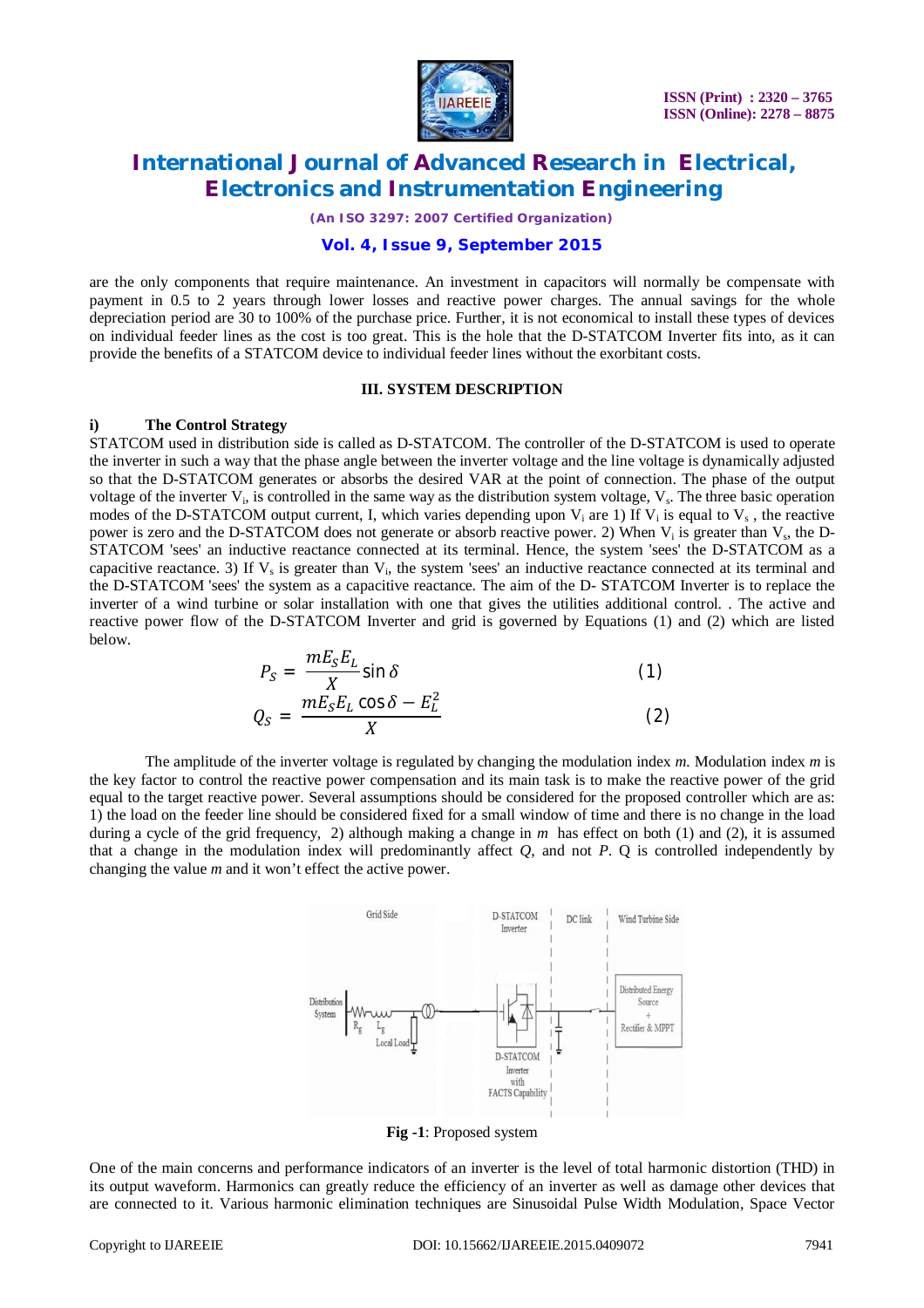

*(An ISO 3297: 2007 Certified Organization)*

### **Vol. 4, Issue 9, September 2015**

Modulation, Selective Harmonic Elimination, Optimized Harmonic Stepped Waveform Technique. Here in this work SHE technique is used as the modulation method. The SHE inverters eliminate low order harmonics and operate at low switching frequency that result in reduced switching losses.

Selective harmonic elimination (SHE) is a technique in which the switching angles of an inverter are calculated offline so as to cancel out different ordered harmonics. The principle is based on harmonic cancellation, whereby if the integral of any harmonic evaluated over one switching period adds to zero, the harmonic is effectively cancelled. Using this principle it is then possible to chop up the waveform to eliminate any ordered harmonic. There are N switching instances per quarter cycle to eliminate first (N-1) odd harmonics from the inverter output. The switching angles  $\alpha$ 1,  $\alpha$ 2,  $\alpha$ 3, .... $\alpha$ N need to be calculated for given modulation index, m.

 $\cos(\alpha_1) - \cos(\alpha_2) + \dots + \cos(\alpha_N) = \pi/4m$  $\cos(3\alpha_1) - \cos(3\alpha_2) + \dots + \cos(3\alpha_N) = 0$  $\cos(5\alpha_1) - \cos(5\alpha_2) + \dots + \cos(5\alpha_N) = 0$  $Cos(7\alpha_1) - Cos(7\alpha_2) + \dots + Cos(7\alpha_N) = 0$ … … … … … … … … … … … …

 $Cos(N\alpha_1) - Cos(N\alpha_2) + \ldots + Cos(N\alpha_N) = 0$ 

For N switching instances there will be N non-linear equations, N switching angles obtained from this non-linear equation will eliminate (N-1) odd harmonics.

#### **IV. SIMULATION RESULT**

The design of the D-STATCOM Inverter was carried out in

MATLAB/Simulink using the Sim Power Systems toolbox. In this instance, the distributed renewable is modeled as a wind turbine. In the simulation the voltage of the feeder line is supposed to be 7.2 KV and the load on the grid is set to 50 kW and 34.835 kVARs giving a power factor of 0.82 lagging. The voltages for both the DC link are initialized to 1000 V.



Fig. 2 Simulation Model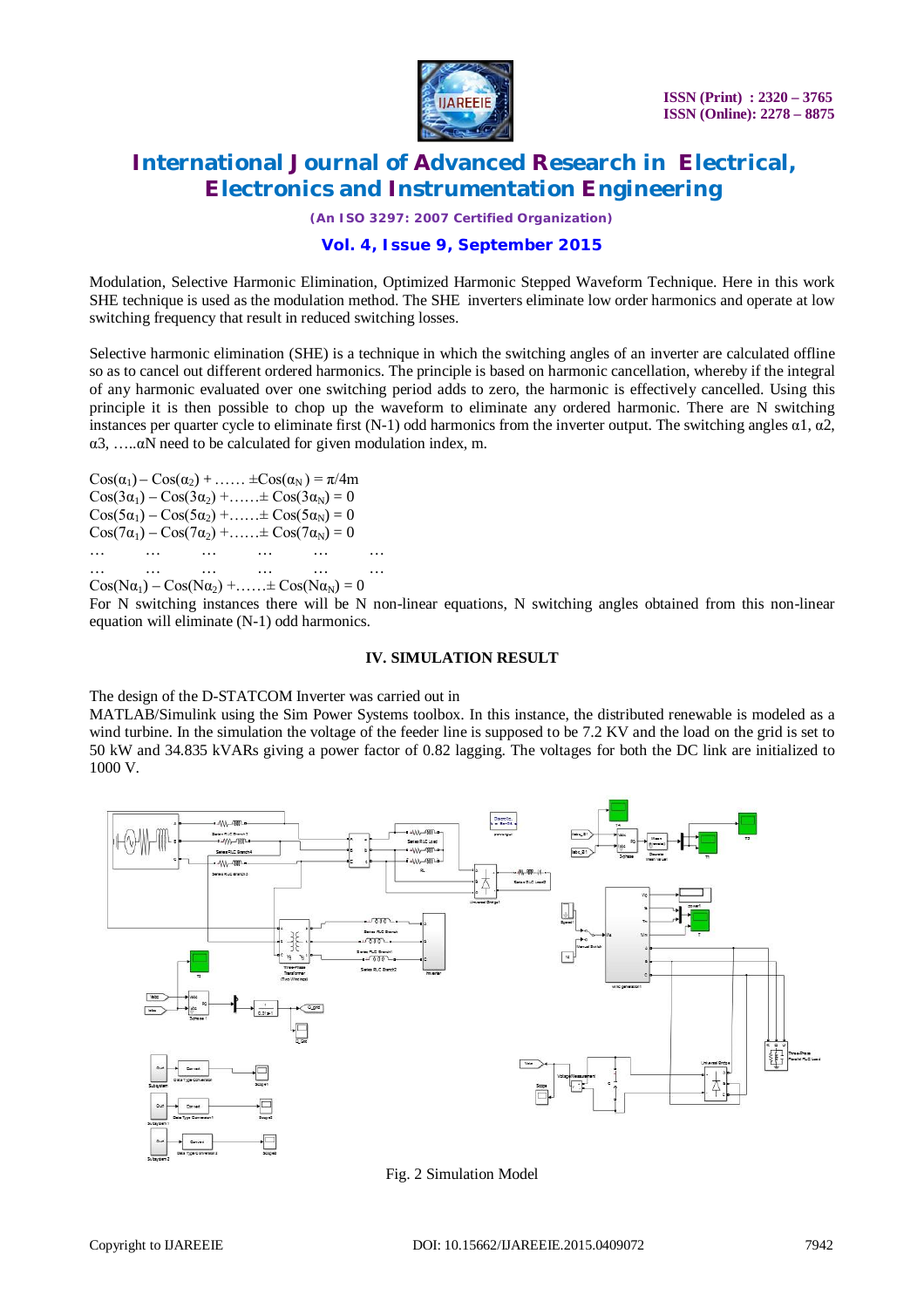

*(An ISO 3297: 2007 Certified Organization)*

### **Vol. 4, Issue 9, September 2015**

Simulation model of the DSTATCOM inverter is given above. A renewable energy source of wind type having a 20kW is fed directly to the three phase grid. In between this wind energy and grid the designed inverter is placed. SHE method is used here as modulation technique. Control for that is also shown in the simulink model. Switching angles are calculated offline using newton raphson method. This value of switching angles are used for the generation firing pulses for inverter switches.



Figure 3 represents the grid reactive power after compensation. Reactive power control is done by varying the value of modulation index *m*. *m* value here is 0.86.

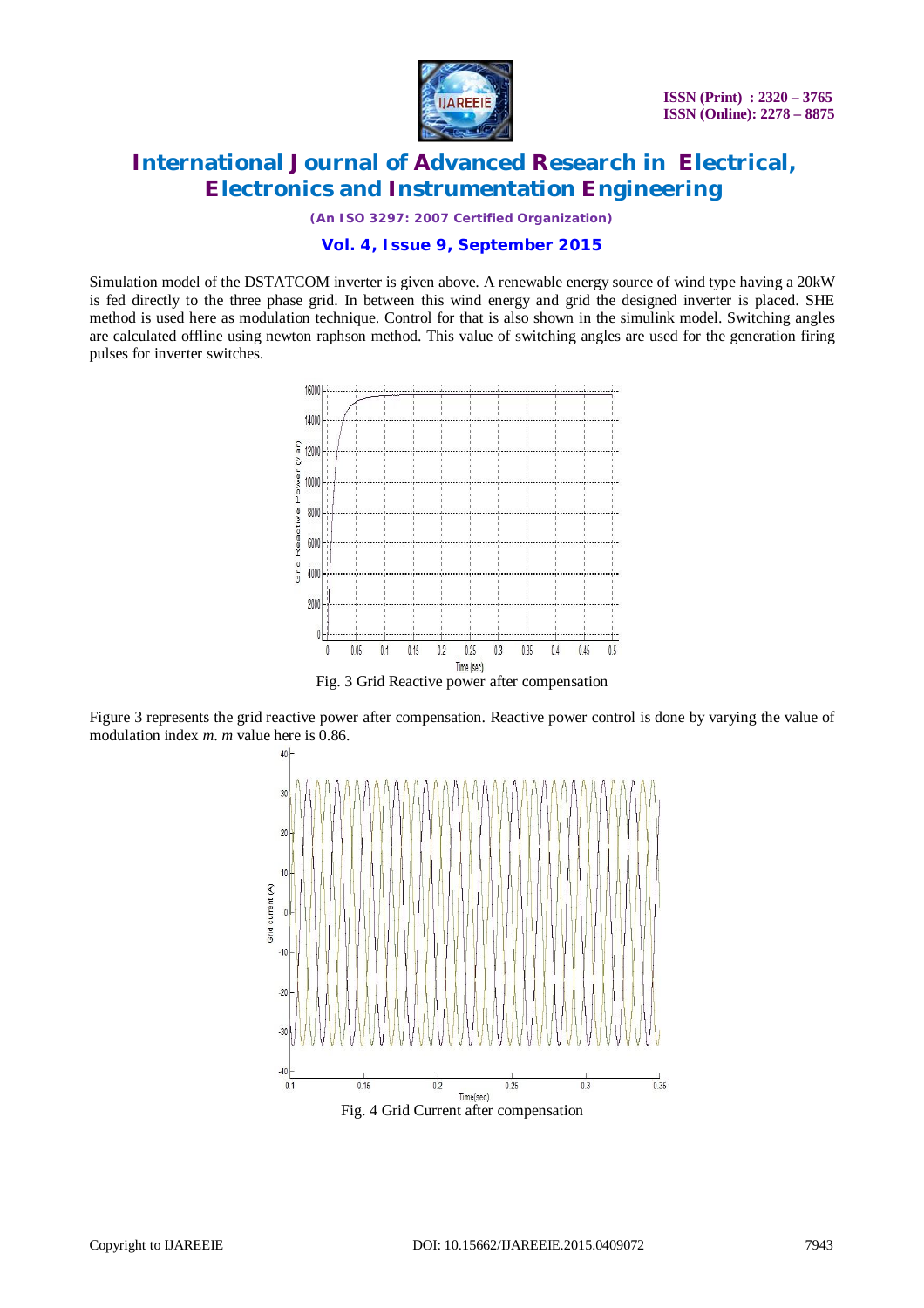

*(An ISO 3297: 2007 Certified Organization)* **Vol. 4, Issue 9, September 2015**



Figure 4 and 5 represents the grid current and voltage after compensation with SHE modulation technique.



Figure 6 represents the value of switching angles  $\alpha_1$ ,  $\alpha_2$ ,  $\alpha_3$ ,  $\alpha_4$ ,  $\alpha_5$  for every value of modulation index m from 0 to 1. This α values are given to the SHE technique. Here switching angles are taken for the m value 0.86. These α values are calculated by solving a set of non-linear equations by using Newton-Raphson method. Pluses generated by using these switching angles will reduce the harmonic content.  $3<sup>rd</sup>$ ,  $5<sup>th</sup>$ ,  $7<sup>th</sup>$  and  $9<sup>th</sup>$  harmonics are reduced to a very large extend. In this way harmonic compensation is achieved. This will avoid the use of an L-C filter in the system.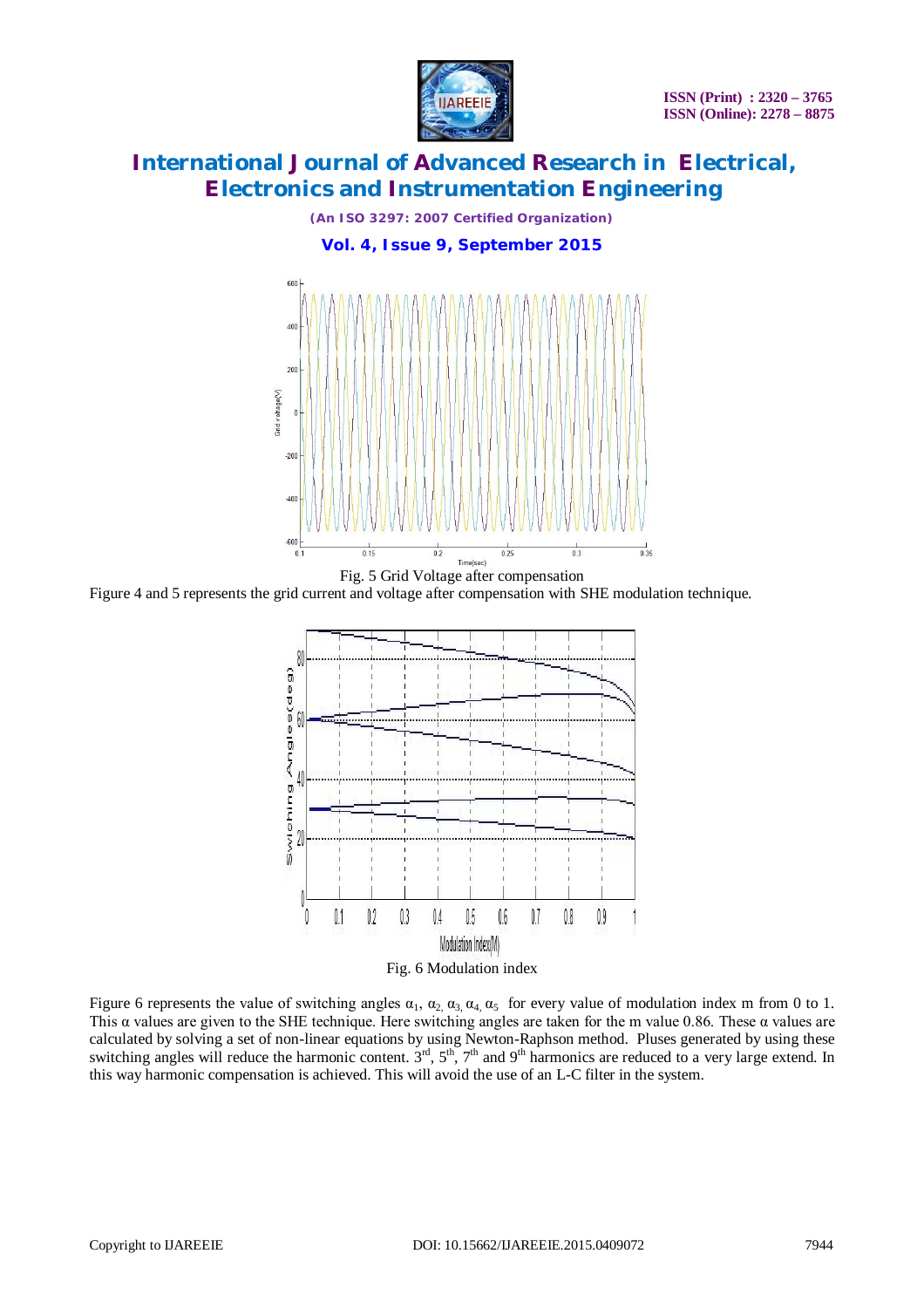

*(An ISO 3297: 2007 Certified Organization)* **Vol. 4, Issue 9, September 2015**





Fig. 8 THD value of Grid Current after compensation

Figure 7 and 8 shows the comparison of PWM method and SHE method. With PWM method only reactive power is compensated. But with SHE method both reactive power compensation and harmonic compensation are done.

### **VI. CONCLUSION**

The concept of a new inverter with FACTS capability for small-to-mid-size wind installations is presented. Utilities are a major barrier to increasing the number of smaller distributed renewable installations. One of the ways that renewable can increase their penetration into these systems is by giving additional control to the utilities. This additional control is done with the help of FACTS devices and this will increase the cost of entire system. The proposed system demonstrates the application of a new inverter with FACTS capability in a single unit without any additional cost. Replacing the traditional renewable energy inverters with the proposed inverter will eliminate the need of any external STATCOM devices to regulate the reactive power of the grid. The control strategy of system adjusts the reactive power is controllable by the modulation index *m*. Usage of SHE method will eliminate lower level harmonics and improves the efficiency of the inverter.